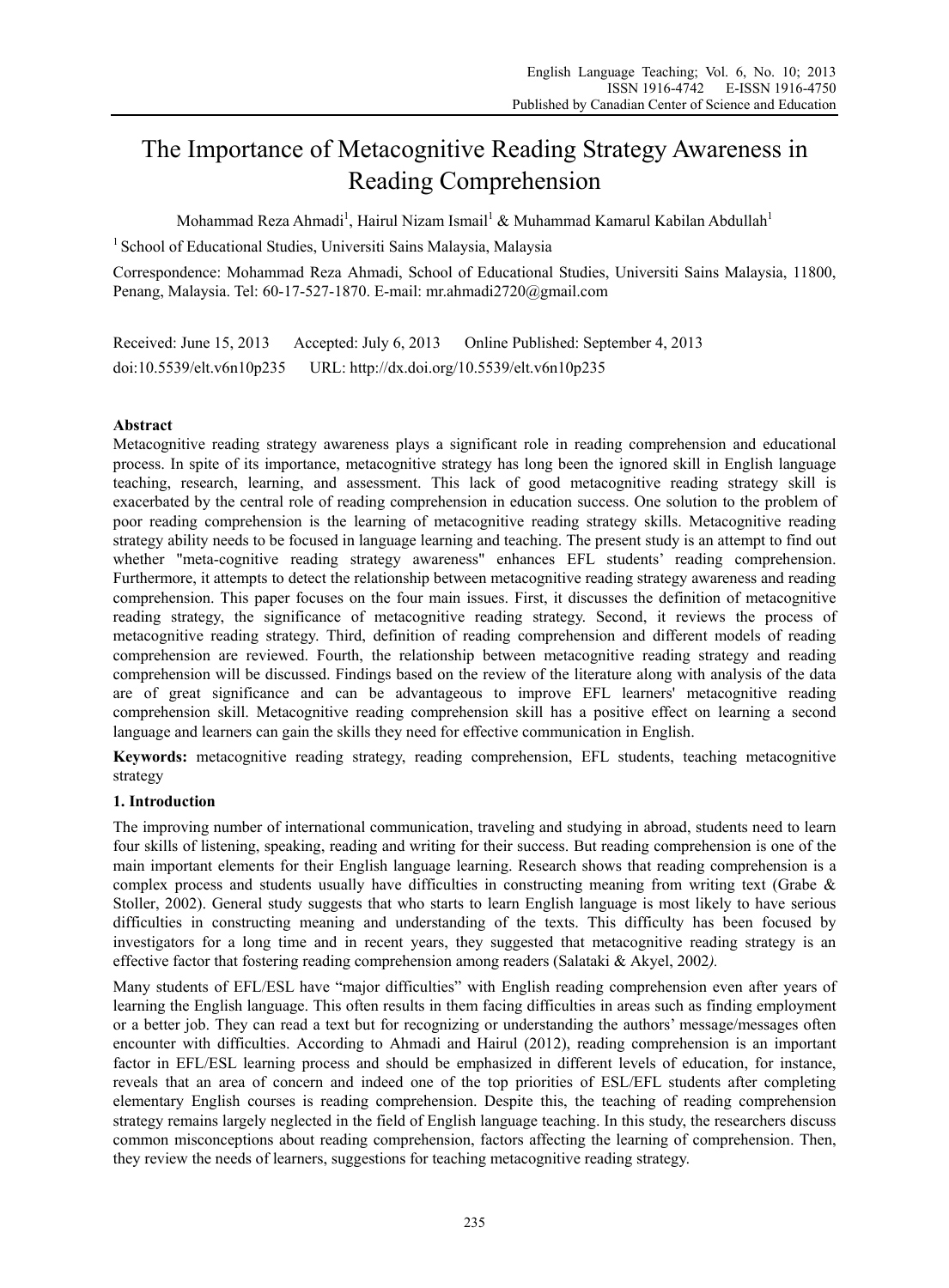Metacognitive reading strategy awareness has become one of the effective ways to facilitate students reading comprehension in the field of second/foreign language studies. Early studies on metacognitive reading strategy awareness tended to make lists of strategies and other features presumed to be necessary for all language learning students (Oxford, 1994). In the previous study, researchers tried to explore what language learners do to facilitate their learning to the processes included in EFL/ESL learning. In this new approach metacognitive reading strategy awareness is defined as any choice, behavior, thought, suggestion and technique used by a reader to help their learning process (Cook, 2001; Macaro, 2001; Oxford, 1990). Then researchers attempted to create taxonomies of metacognitive reading strategy among readers to facilitate their comprehending texts which attracted more attention and still continue to do so (Rubin, 1987; Oxford, 1990; O'Malley & Chamot, 1990).

Flavell (1981) elaborated meta-cognition as cognition about cognition and mentioned the differences between metacognitive knowledge and metacognitive experience. Flavell reveals that meta-cognition refers to both people's awareness and control, not only of their cognitive processes, but of their desires and motivations as well. Teachers agree that metacognitive reading strategy can be utilized to help student's reading comprehension and promote the monitoring and regulation of one's own cognitive enterprises. The metacognitive strategy implementation such as self-awareness and self evaluating is to improve independent readers who can control their own learning and learn, when and how to use those strategies while reading, Flavell (1981).

# **2. Cognitive and Metacognitive Reading Strategies**

Metacognitive reading strategy awareness, are strategies that help students to regulate or monitor cognitive strategies. They are the notions of thinking about thinking, and are defined as, planned, intentional, goal directed, and future-oriented mental processing that can be used to accomplish cognitive tasks (Salataki & Akyel, 2002; Phakit, 2003). Furthermore, metacognitive strategies differ from cognitive ones in that they span multiple subject areas while cognitive strategies are likely to be encapsulated within a subject area so, readers who are meta-cognitively aware know what to do when they face difficulties in learning, they would utilize strategies for recognizing what they should do. Metacognitive strategies indicate one's thinking and can facilitate more learning and developed performance, especially among students who try extremely hard to understand the written context.

Rmesh (2009) explained that recognizing and monitoring cognitive processes may be one of the most important skills that lecturers, teachers and instructors can assist EFL/ESL students' enhancement. Metacognitive reading strategy awareness skills should be considered and taught as a valuable use of instructional time by second/foreign language instructors. When students reflect upon their learning strategies, they become better prepared to make conscious decisions about what they can do to promote their learning. Therefore, metacognitive reading strategy skills are emphasized in second/foreign language learning classrooms. Similarly, Wang et al, (2009) argued that metacognitive reading strategies have various benefits on students' reading comprehension and fostering their learning activities. Investigation on university EFL students about metacognitive beliefs and strategies for learning in China indicated that metacognitive reading strategies' beliefs, which show learners who are confident about their ability to learn a foreign language, and also metacognitive strategies are positively associated with learners' learning achievement results. As a result in this section, students who have confidence in their learning process and can utilize metacognitive reading strategies such as, planning, monitoring and evaluating are more successful than those students that do not use this strategy in their learning and reading program (Wang, et al, 2009).

Cognitive strategies include direct interaction with the task and help to facilitate comprehension, act directly on incoming information, manipulating it in ways that improve learning. Cognitive strategies can be divided as the following elements: recognizing, using topics, guessing from the context, using a dictionary, writing down, imagery, activating background information, summarizing, using linguistic clues, using text markers, skipping the difficult parts' and repeating words or phrases. In other words, metacognitive reading strategies are higher order performance methods that refer to the planning, monitoring, and evaluating the success of a learning activity (Pressley & Afflerbach, 1995).

According to Mokharti and Reichard (2002), metacognitive reading strategy awareness is of interest not only for what they indicate about the ways students arrange their interaction with the context, but also for how the use of strategies is related to effective reading comprehension. Metacognitive reading strategy awareness is emphasized in the field of reading comprehension process, which has been indicated as an important factor for reading strategies while reading. Many researchers agreed that there are differences between metacognitive knowledge, which refers to the knowledge of cognitive and metacognitive skill which is defined as regulation of cognition. Accordingly, Veenman, Kok, and Blöte, (2005), Veenman, Van Hout-Wolters, and Afflerbach (2006) stated that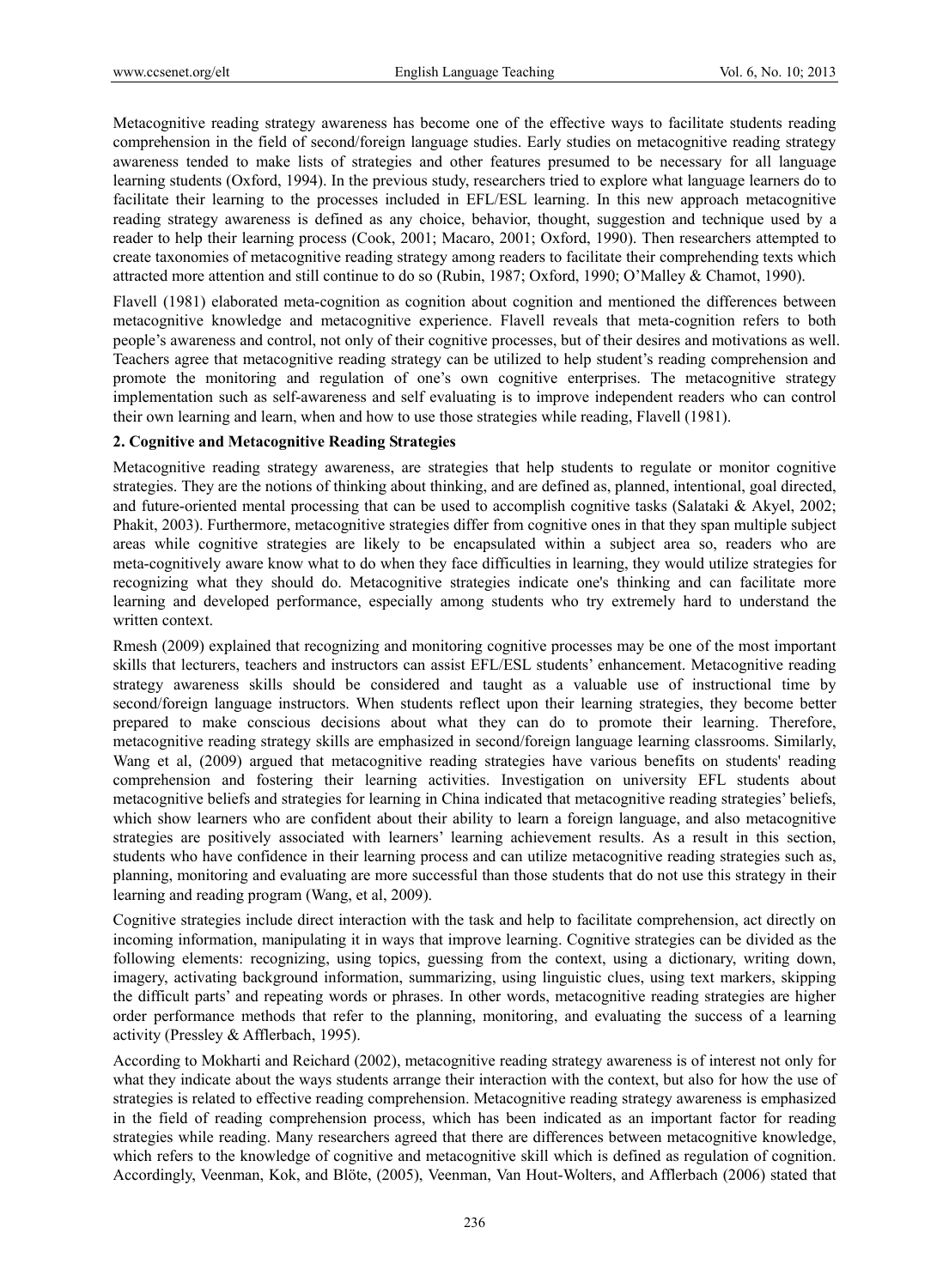metacognitive knowledge is defined as one's own declarative knowledge about the interactions between individual characteristics, context and the available strategies. However, many other investigators defined 'metacognitive knowledge' as a synonym for 'metacognitive awareness' (Juliebo, Malicky & Norman, 1998). On the other hand, metacognitive skills are defined as an individual knowledge for monitoring person's learning process (Veenman, Van Hout-Wolters, & Afflerbach, 2006).

# **3. Different Kinds of Metacognitive Reading Strategies**

There are differences between metacognitive knowledge and metacognitive control processes, the first one refers to what learners know about cognition and the second one refers to how learners use that knowledge to regulate cognition (Brown, 1987; Baker, 1991). Accordingly, Brown (1987) said that knowledge of cognition can be defined as what one's know about his/her own cognition. It usually consist of three various types of metacognitive reading strategy awareness: 1) declarative knowledge, 2) procedural knowledge, and 3) conditional knowledge.

# *3.1 Declarative Knowledge*

Declarative known is defined as knowing "about" things. It is the knowledge involves information about individual knowledge as a learner, and about what elements affects one's performance. For instance, research investigating meta-memory or knowledge about memorial processes shows that students have knowledge about the cognitive processes associated with memory. Furthermore, good learners indicate to have more knowledge about their own memory and are more likely than poor learners to use what they do know (Desoete & Roeyers, 2003).

# *3.2 Procedural Knowledge*

According to Veenman (2005), procedural knowledge refers to knowing "how" to do things. It is defined as knowledge about the execution of procedural skills. Individuals with a high degree of procedural knowledge use skills more automatically, are more likely to sequence strategies effectively, and use qualitatively different strategies to solve problems. From an instructional standpoint, a number of studies report that helping younger students increase their procedural knowledge improves their on-line problem solving performance (Veenman, 2005).

# *3.3 Conditional Knowledge*

Conditional knowledge refers to knowing when and why to apply different cognitive actions (Desoete & Roeyers, 2003). It may be thought of as declarative knowledge about the relative utility of cognitive procedures. For instance, in an investigation it was found that college students distinguished among the information-processing demands of ten different types of riding situations. Learners selected various strategies most appropriate for each situation in an effort to better regulate their learning.

Therefore, researchers support the claim that skilled learners possess declarative, procedural, and conditional knowledge about cognition. This knowledge usually improves performance. Many theorists believe that metacognitive knowledge appears earlier and continues to develop at least throughout adolescence (Flavell, 1987). Similarly, Baker (1989) stated that good readers indicated to have more information about their own cognition than poor students and are better able to explain that knowledge.

# **4. Metacognitive Reading Strategy Regulatory Skills**

Metacognitive reading strategy regulatory skills have three essential skills and are as follows (Jacobs & Paris, 1987).

# *4.1 Planning*

According to Zare-ee (2008), planning involves the selection of appropriate strategies and the allocation of resources that affect performance. For instance, making predictions before reading, strategy sequencing, and allocating time or attention selectively before beginning a task. Furthermore, planning (also called forethought) is the process of thinking about and organizing the activities required to achieve a desired goal. Planning is a fundamental property of intelligent behavior. This thought process is essential to the creation and refinement of a plan, or integration of it with other plans; that is, it combines forecasting of developments with the preparation of scenarios of how to react to them (Miller, 1985).

# *4.2 Monitoring*

Monitoring is a strategy that analysis of information as a project progresses. The purpose of monitoring is to improve the efficiency and effectiveness of a project or organization. It facilitates keeping the work on track, and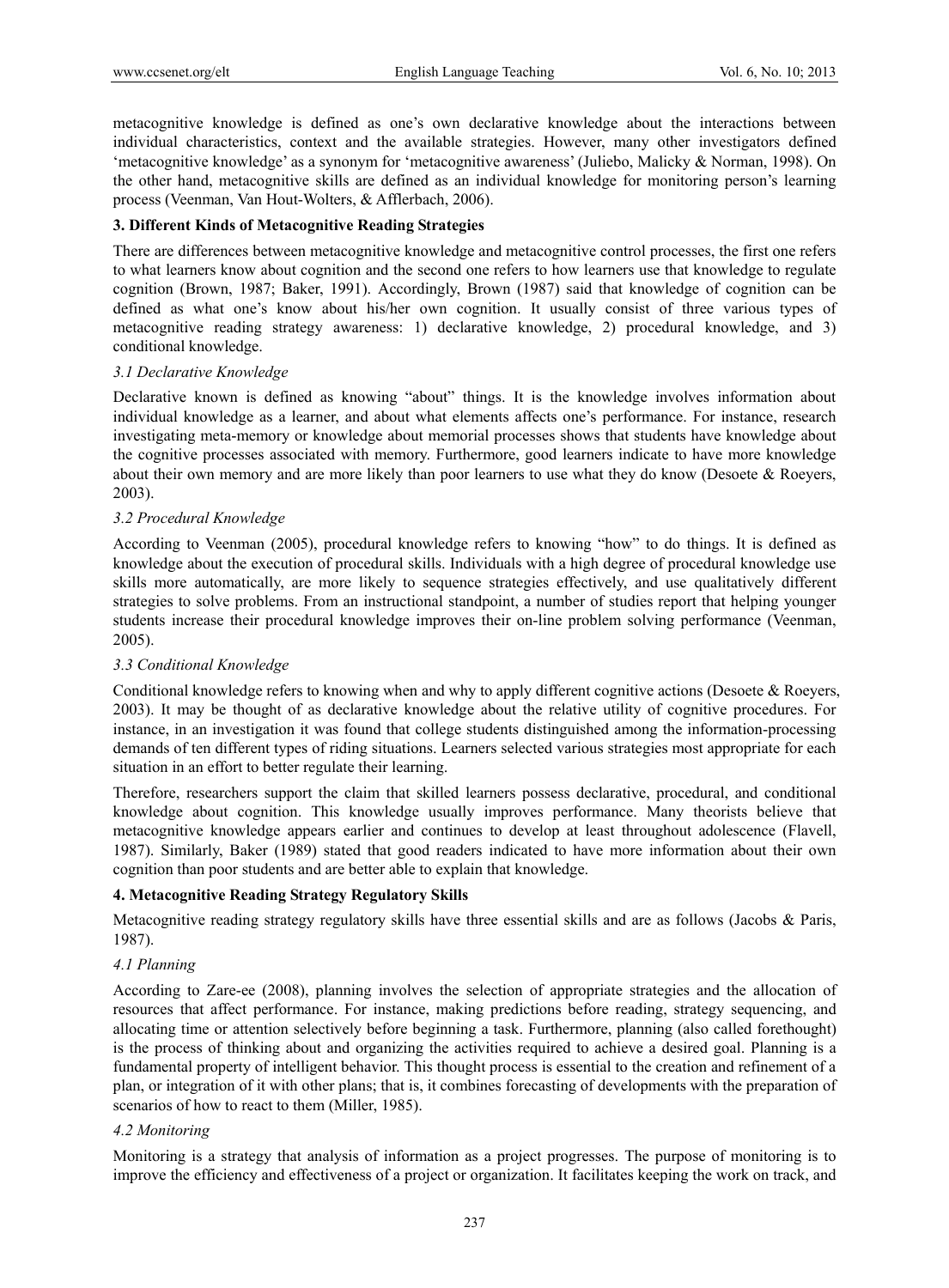help management know when things are going wrong. If done properly, it is an invaluable tool for better controlling and takes care while reading, and it requires a useful base for evaluation. It enables students to determine whether the resources they have available are sufficient and are being well used, whether the ability they have are sufficient and suitable, and whether they are doing what they planned to do (Slife & Weaver, 1992). Therefore, monitoring refers to personal conscious awareness of comprehension and text performance. The capability to engage in periodic self-controlling while reading is a good example for monitoring.

# *4.3 Evaluation*

Evaluation is defined as appraising the conclusion and regulatory processes of an individual's learning. For example, evaluation involves re-evaluating personal's aims and conclusions. It can also be summative (drawing learnings for a completed project or an organization that is no longer functioning). Evaluation is the comparison of actual project impacts against the agreed strategic plans. It looks at what students set out to do, at what students have accomplished, and how they accomplished it. It can be informative,*.* Many investigations indicate that metacognitive knowledge and regulatory skills such as planning are related to evaluation and is one of the most important factors that facilitates reading comprehension (Baker, 1989).

So, instructors and educators agree that regulatory competence promotes performance in a number of ways, involving better use of cognitive resources such as attention, better utilize of strategies, and a greater awareness of comprehension breakdowns. Researchers stated (Cross, & Paris, 1988; Brown & Palincsar, 1989) that if students know when and how to utilize regulatory skills and use them as one of the instructional program in the classroom activities would positively affect their improvement in their comprehension tests. Regulator process (planning, monitoring, and evaluation) need to be emphasized in the learning process and would motivate learners to control their improvement in reading comprehension (Swanson, 1994).

#### **5. Reading Comprehension**

Reading comprehension refers to the ability of readers to understand the surface and the hidden meanings of the text using meta-cognitive reading strategies. Reading comprehension is a complex process involving a combination of text and readers. It is widely reasonable that the three key types of reading are as; accuracy (involves phonological and orthographic processing), fluency (includes time), and comprehension (Ahmadi, Hairul, & Pourhossein, 2012; NICHHD, 2000). Perfetti & Hogaboam (1975) explained the importance of "the conceptualization of reading as composed of separable components" (p. 461), since it allows the investigators to test the relationship among the various of reading components and the way that they are related. The purpose of reading comprehension is to construct meaning from the contexts (Sweet & Snow, 2002). Reading comprehension is a complex cognitive ability providing the ability to integrate text information with the background knowledge of the reader and resulting in the explanation of a mental representation (Meneghetti, Carretti, & De Beni, 2006). So, reading comprehension is an interactive activity between students and contexts (Rumelhart, 1994); in the period of this interaction between students and contexts, students utilize different experiences and knowledge which involve language skills, cognitive information and world knowledge.

Researchers found that readers need to utilize a wide range of strategies while reading a text and especially in reading comprehension (Paris, Wasik, & Turner, 1991), because in reading comprehension process readers should utilize various of conscious and unconscious strategies to solve their problem in order to construct meaning from written message/messages (Johnston, 1983). Metacognitive reading strategy can be either conscious or unconscious or automatically. Metacognitive reading strategies refers to particular, deliberate, goal–directed mental processes or behavior, which control and modify the reader's attempts to understand texts (Afflerbach, Pearson, & Paris, 2008).

# **6. Reading Comprehension Models**

Reading comprehension has three important models that should be emphasized in the reading comprehension process. These models facilitate reading comprehension and help readers to figure out texts and solve their problems while reading (Eskey, 2005). These three major reading models support first and second language learning cognitive processes. They influence both L1 and L2 reading research and can be distinguished from one another by its focus regarding how meaning is attained from print. For example, the bottom-up model shows that the reading process is supported by each word in the text and a learner decodes each word to understand the meaning. On the other hand, the top-down model indicates that the reading process is supported mostly by a learner's background knowledge and prior experience. The last model of reading comprehension (interactive model) refers to the reading process which is supported by an interaction between the text information and the learner's background knowledge as well as interaction between different types of metacognitive reading strategies (Grabe, 2004; Eskey, 2005). These three models of reading comprehension are discussed in details as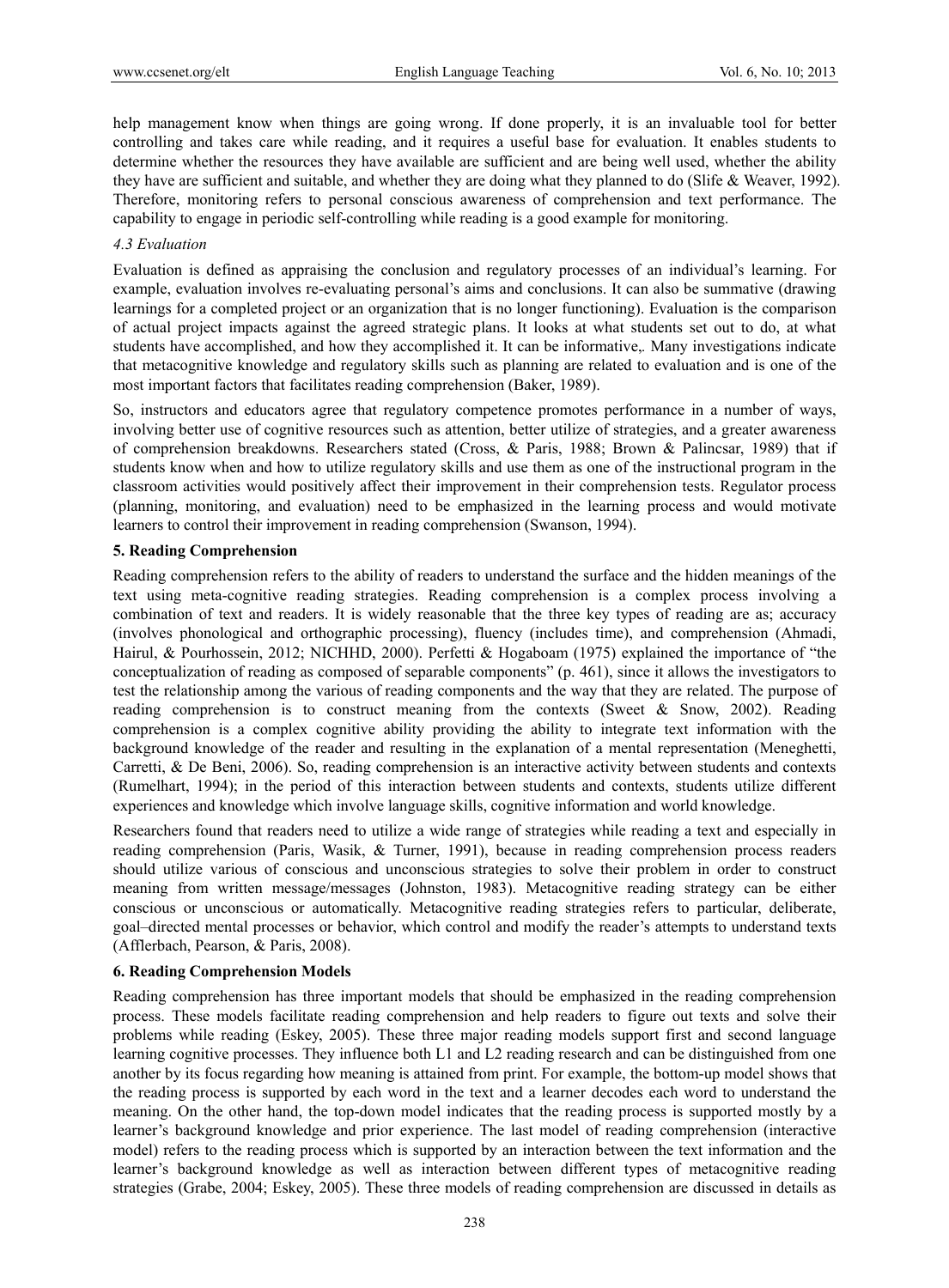follows*;*

#### *6.1 The Bottom-Up Model*

The bottom-up model focuses on the text, teachers, readers begin reading by understanding the words, the letters and gradually improve toward larger linguistic chunks to sentences, and actually ending in meaning Gough (1972). In this model, the whole reading process is based on the words and learners construct meaning from context by recognizing each word. Individual words are emphasized in this model in isolation and rapid word understanding is important in the bottom-up model (vanDuzer, 1999). This model believes that readers who utilize this process quickly become skilled readers. Moreover, readers who are successful at recognizing the words become proficient readers whose proficiency is improved by their ability to decode (Pressley, 2000). Proficient decoders are able to understand frequent letter chunks, prefixes, suffixes, and the original words quickly. So, this ability can release more memory ability in the brain for reading comprehension. On the other word, poor readers put more attempt into recognizing text which leaves less processing ability in the brain for reading comprehension (Ahmadi & pourhossein, 2012).

Accordingly, (Pressley, 2000) stated that fast decoding increase reading comprehension. Moreover, the bottom-up has been criticized that, all reading goes through a mechanical pattern in which the reader should translate a piece-by-piece mental information in the passage/passages, with little interference from his/her own background knowledge." (Grabe & Stoller, 2002, p. 32). Additionally, this process that decodes word-by-word, causes slow and taking a lot of time and effort in reading comprehension because short-term memory is overloaded, and readers forget easily what they have read when reading comes to an end (vanDuzer, 1999). It can be concluded that readers may only remember words separately without integrating them into a cohesive recognizing.

Without a cohesive recognizing, no one won't understand critical thinking. Without critical thinking, students will lack the motivation to read on a regular basis. So, the criticism of this model has been that it does not seem to consider the contribution of a reader's active role and background knowledge to reading comprehension. In other words, the linear nature (letters→ words→ sentences) of this reading model limits the scope of the reading process or envision the reading process as a one-way makes it fail to notice the global or top-down processes that take place during reading. Recognition of the limitations within the bottom-up model in explaining the reading process led to the emergence of the top-down reading model (Grabe, 2004; Eskey, 2005).

# *6.2 The Top-Down Model*

The top-down model refers to a "notion" driven model where the students' prior information and expectations help them to construct meaning from a reading text, Eskey (2005) explains that the top-down model is based "from brain to text" and focuses on the whole reading process. In this model a learner begins with certain expectations about the reading context derived from his/her prior information and then utilizes his/her word information they possess in decoding vocabulary to confirm and modify previous expectations (Aebersold  $\&$ Field, 1997). On the other hand, contexts themselves have no meaning in the top-down reading model but they are readers who construct the meaning of the texts by fitting them into his/her background knowledge. Reading comprehension is a "psycholinguistic predicting game" and students use their prior information to predict meaning. According to Smith (2004), who is also famous in this model, stated that a reader acts a very active function in the process of translating print into meaning by using knowledge of a relevant language, subject matter, and how to read to confirm or reject his/her hypotheses. The top-down model process is also called "text sampling" (Cohen, 1990). It means that, it is not necessary a reader to read all of the vocabulary and sentences in the text or read the context, word by word, but rather selects certain vocabularies and phrases to comprehend the meaning of the text and some key words can help the reader to recognize the text quickly.

According to Ahmadi, Hairul, and Pourhossein (2012), the top-down model emphasizes on reading skills like prediction, and summarizing as well as anticipating from texts. The top-down model affects both L1 and L2 reading instruction in improving the importance of prediction, guessing from the text, and getting the gist of a text's meaning. However, the top-down reading model has been criticized for its problem of over reliance on a reader's background linguistic and conceptual information and ignore the importance of the text. Moreover, the top-down model overlooks the possible difficulties that a reader may have or face with predicting the topic of text if the material is unfamiliar to him/her. This is particularly true for second or foreign language learners. Up to this point, both the bottom-up and the top-down models have been considered inadequate in terms of explaining a sound reading process. For the bottom-up model, it was criticized for its failure to consider the reader's function in the reading process, while the top-down model relies too much on the reader's background linguistic and conceptual knowledge and ignores the importance of the text Thus, the inadequacy of both the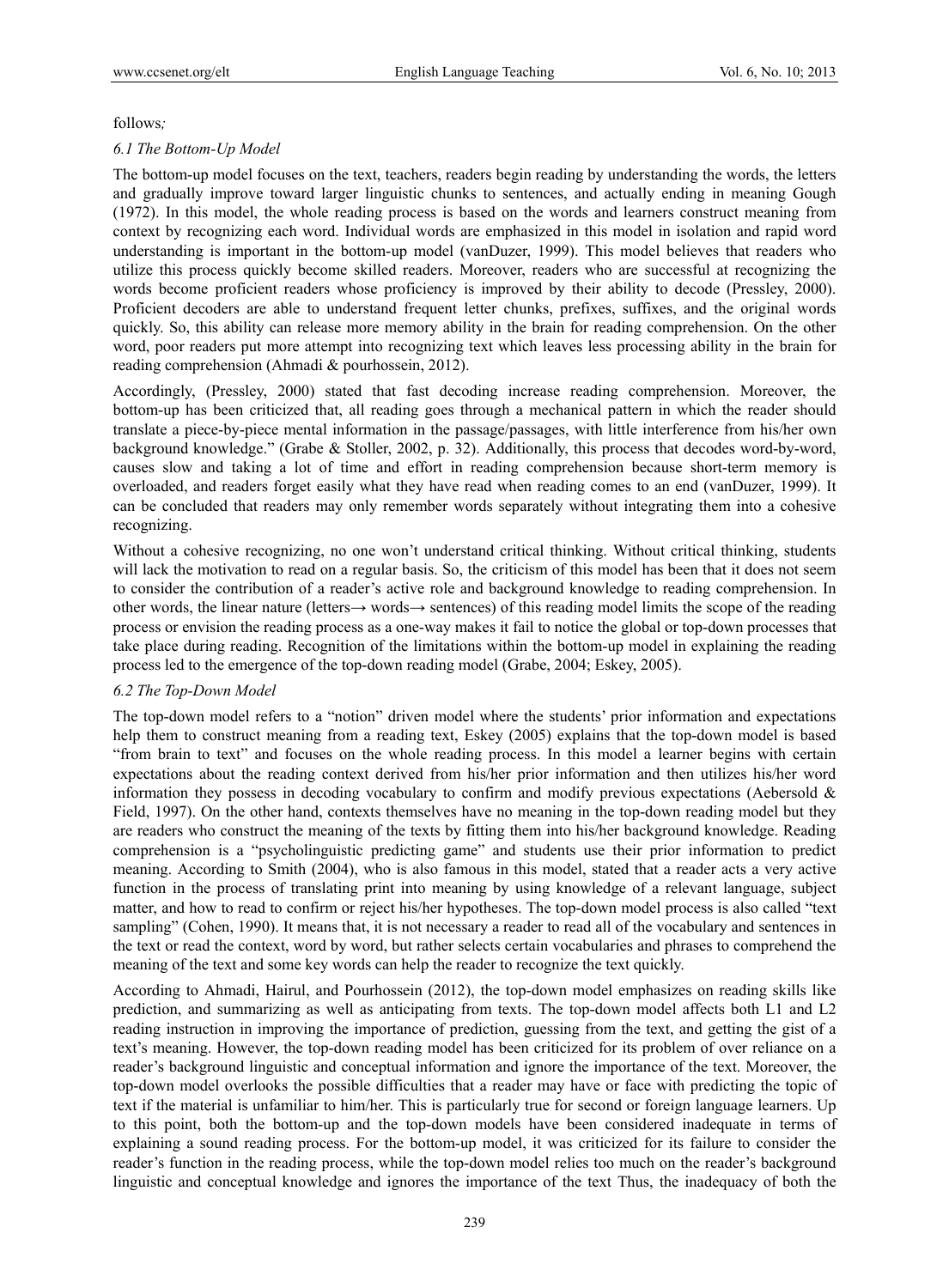bottom-up and top-down models in interpreting the reading process has led to the emergence of the interactive reading model (Ahmadi, Hairul, & Pourhossein, 2012; Eskey, 1986).

# *6.3 The Interactive Model*

The interactive model is defined as a combination of the both bottom-up and top-down models and emphasizes the interrelationship between a reader and the text. It is now commonly accepted as the most conclusive picture of the reading process for both L1 and L2 readers (Ahmadi & Pourhossein, 2012). Furthermore, the interactive model suggests that there is an interaction between the bottom-up and top-down processes and this model indicates that neither bottom-up or top-down models can by themselves describe the whole reading process. Similarly, Rumelhardt (1977) states that "both sensory and nonsensory come together in one place and the reading process is the conclusion of simultaneous joint application of all the knowledge sources" (p. 735).

The interactive reading model refers to the reader that "takes into account the critical contributions of both lower-level processing skill (word identification) and higher-level comprehension and reasoning skills (text interpretation)." So, reading comprehension is the result of meaning construction between the reader and the text, rather than simple transmission of the graphic information to the readers' mind (Grabe, 1991). The purpose of this model stresses that a proficient reader simultaneously synthesizes the information available to him or her from several knowledge sources of either bottom-up or top-down in the period of reading process. Additionally, Stanovich (1980) pointed out that the view of "compensation" into the interactive model by proposing that bottom-up and top-down processes compensate for each other in the reading process. On the other hand, when a learner lacks the appropriate content schemata for a certain text, he or she will rely on the bottom-up processes to compensate for the necessary background information. The opposite could be true when a learner lacks the bottom-up skills necessary to comprehend a text, he or she will resort to high level processes. This phenomena explain for the process that poor readers tend to resort to high level processes more often than skilled readers given that the use of top-down processes seems to compensate for the poor readers' limited ability of bottom-up processes (Eskey, 2005; Stanovich, 1980).

# **7. Review of Studies on Metacognitive Reading Strategy Awareness**

According to O'Malley and Chamot (1990), most investigations on metacognitive reading strategy awareness in both L1 and L2 contexts has emphasized on clarifying and categorizing the metacognitive reading strategies that proficient readers employ in comparison to less-proficient readers. In the case of metacognitive reading strategy awareness, research on second language and foreign language reading strategies has largely been utilized by research done in L1 reading contexts with the majority of the participants were primary grades or remedial students (Grabe, 1991). Given the differences in language learners and contexts, it is acceptable to ask the validity of using L1 reading research as a starting point of inquiry into L2 reading strategy use. A major concern is the reasonable question of the extent to which less proficient L1 readers are equivalent to less-proficient L2 readers (Grabe, 1991). In other words, to the influence of a learner's first language and literacy, his/her second language proficiency needs to be taken into consideration. Moreover, one cannot neglect that reading is a cognitively learned process for L1 readers, as it is of course for L2 readers as well. For that reason, L2 based research has relied so much on previous L1 work. There are several reasons that L1 reading strategy studies that are relevant to L2 reading (O'Malley & Chamot, 1990).

Metacognitive reading strategy awareness is higher order performance element that entails planning for learning, monitoring, clarifying and remediation causes of comprehension failure or evaluating the success of a learning activity; that is, the strategies of 'self-planning', 'self-monitoring', 'self-regulating', 'self-questioning' and 'self-reflecting' (Pressley & Afflerbach, 1995). Between the two categories of reading strategies there is no difference because of the interchangeability in action (Brown, 1987). Metacognitive reading strategies indicate on cognition and provide planning, monitoring, and evaluating that take place before, during, and after reading (Veenman, Van Hout-Wolters, & Afflerbach, 2006).

In other words, cognitive strategies are related to integrating new material with background information and learners use to acquire, learn, remember, recognize the material while reading include rehearsal, elaboration, and organizational strategies". Cognitive strategies are important to perform a task, while metacognitive reading strategy awareness is necessary to recognize how the task has been performed (Schraw, 1998), as they include both the awareness and the conscious control of one's leaning. Metacognitive reading strategies are of interest not only for what they indicate about the ways readers arrange their interaction with the text, but also for how the use of strategies is related to effective reading comprehension. One of the most important factors that need to be emphasized while reading is metacognitive reading strategy awareness which facilitate reading comprehension and would foster EFL/ESL learning (Mokharti & Reichard, 2002).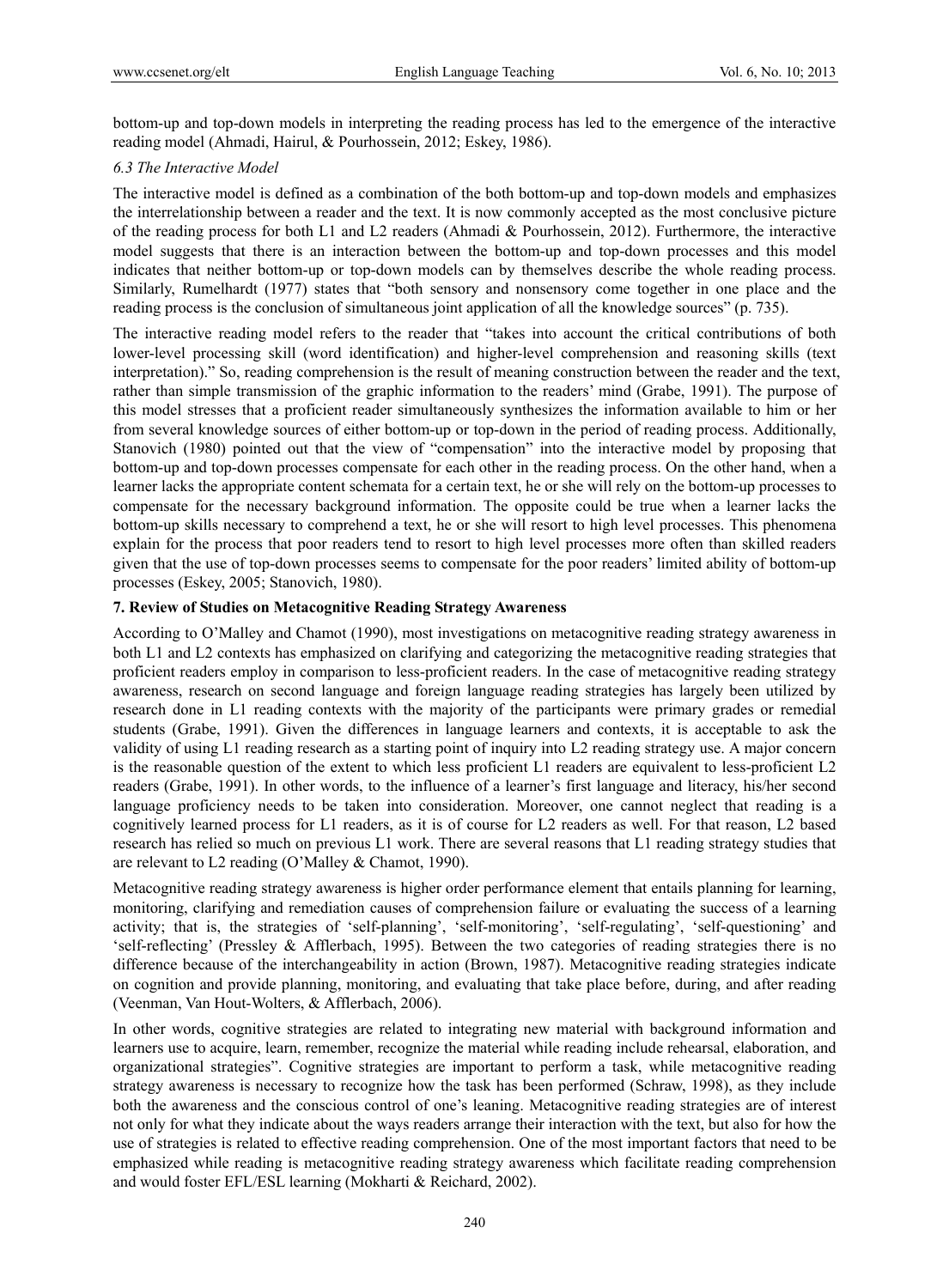Recent researchers stressed in the area of reading comprehension which have been increasing emphasis on the role of metacognitive reading strategy awareness, and has been defined as the perceived use of reading strategies while reading (Flavell, 1979; Pressley, 2000).

# **8. Correlation between Metacognitive Reading Strategy Awareness and Reading Comprehension**

As mentioned in the previous sections, there is a positive relationship between metacognitive reading strategies awareness and reading comprehension. Accordingly, Flavell (1976) stated that the theoretical framework that supports this study is metacognitive reading strategy awareness theory (Flavell, 1976), it believes that self-monitoring and regulation is the main important factor in reading comprehension. These strategies not only promote reading comprehension but also motivate readers to read more and understand better the written message/messages. Metacognitive reading strategy awareness in reading comprehension processes relates to the knowledge that we recognize ourselves as readers, the reading assignment that we encounter, and the reading strategies that we utilize so as to solve the tasks (Baker & Brown, 1984; Singhal, 2001). In general, metacognitive reading strategy awareness in reading is defined as the reader-performed actions such as planning, monitoring, or evaluating the success of a particular learning task (O'Malley & Chamot, 1994).

Metacognitive reading strategy awareness includes the awareness of whether or not comprehension is happening, and the conscious willing of one or more strategies to monitor the reading comprehension. Koda (2005) elaborated that several investigations (Cohen, 2003; Tang & Moore, 1992) indicated that metacognitive reading strategy awareness has a strong correlation with reading comprehension. In fact, proficient readers utilize various metacognitive reading strategies while reading. In contrast, less proficient or poor readers do not use these strategies while reading so, they cannot improve in their reading comprehension. For instance, Devine (1983) and Shinghal (2001) investigated on second language students' conceptualizations of their second language reading processes through interviews. The results explored that proficient readers emphasize on reading as a meaning-making process rather than a decoding process. Meanwhile, the less proficient readers indicated to do the opposite.

Additionally, Barnett (1988) conducted a study of second language reading with French language students, and the result showed that the proficient readers indicated more awareness of their use of metacognitive reading strategies in reading comprehension than less proficient readers. Furthermore, (Chern, 1993) also explored that there is a positive relationship between readers' metacognitive reading strategy awareness and their reading comprehension process in EFL/ESL learners. Sheorey and Mokhtari (2001) explained that the correlation between learners' reading comprehension ability and metacognitive reading strategy is vital and important for reading procedure. And also in a study in U.S. college student groups, skilled readers indicated a higher level of awareness and strategy use than poor-ability readers. However, recent research comparing the effectiveness of cognitive and metacognitive reading strategy training reveals that explicit teaching of cognitive strategies yields small, short-term developments in reading performance, whereas training on metacognitive strategy results in more stable, long-term comprehension gains (Cohen, 2003; Koda, 2005; Tang & Moore, 1992; Zhicheng, 1992).

#### **9. Conclusion**

Reading comprehension can be one of the most important parts for a language learner to master and one of the least favorite topics for teachers to address in the classroom. But most of the students have difficulty with constructing meaning from the written texts. So, as researchers conducted studies in the field of metacognitive reading strategy awareness, they found that metacognitive reading strategy is one of the main important factors to facilitate students' reading comprehension. It can be concluded that universities and schools need to be actively improve metacognitive reading strategies among all students. Research indicates that metacognitive reading strategy awareness promotes both performance and understanding of one's reading comprehension. Research further supports the claim that metacognitive strategies facilitate students' reading comprehension.

This study corroborates the view that explicit instruction of metacognitive reading strategies is a feasible tool to enhance students' reading comprehension and benefited most from explicit reading instruction supplemented by practice in metacognitive reading strategy activities. However, it may be challenging for instructors to practice metacognitive strategy in the conventional way, it is worthwhile because this form of metacognitive strategy was the most effective. Above all, it is important to say that after a relatively short time of reading comprehension instruction, students become self-regulated readers and they can be a proficient reader after finishing this strategy instruction learning. So, then they know when and how to utilize strategy while reading. The general results of this study can be summarized as:

1) Less proficient readers do not use metacognitive reading strategies but proficient readers utilize metacognitive reading strategy while reading texts.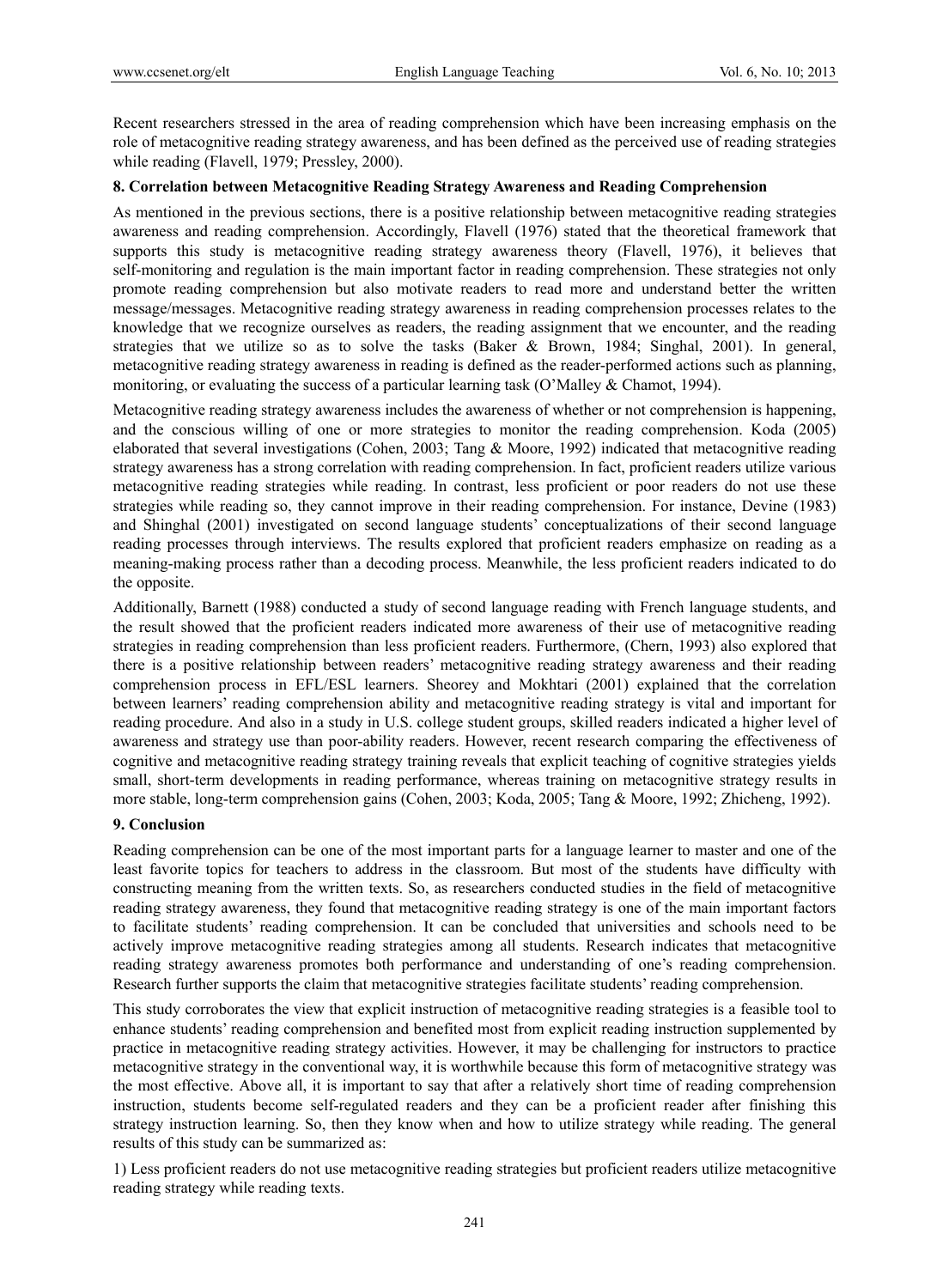2) Readers who use metacognitive reading strategy in their reading comprehension are more successful than other readers who do not utilize this strategy in reading comprehension process.

3) In both good and poor readers, there is a positive significant correlation between the use of cognitive and metacognitive strategies; in other words, the more cognitive strategies, the more metacognitive and vice versa.

4) No matter good or poor readers, all the readers take care of skimming and scanning strategies, which are included in the comprehension sub-skills of cognitive strategies but good readers think more deeply to recognize and comprehend the texts adequately ( using metacognitive strategies).

#### **Acknowledgements**

The researchers would like to thank Mr Abbas Pourhossein Gilakjani and Mrs Sareh Shaker Haghighi for their extensive and insightful discussions.

# **References**

- Aebersold, J. A., & Field, M. L. (1997). *From reader to reading teacher: Issues and strategies for second language classrooms*. Cambridge: Cambridge University Press.
- Afflerbach, P., Pearson, P. D., & Paris, S. G. (2008). Clarifying differences between reading skills and reading strategies. *The Reading Teacher, 61*, 364-373.
- Ahmadi, M. R., & Hairul, N. I. (2012). Reciprocal teaching as an important factor of improving reading comprehension. *Journal of studies in education, 2*(4), 153-173.
- Ahmadi, M. R., & Pourhossein, A. G. (2012). Reciprocal teaching strategies and Their Impacts on English Reading Comprehension. *Theory and Practice in language studies, 2*(10), 2053-2060.
- Ahmadi, M. R., Hairul, N. I., & Pourhossein, A. G. (2012). Impacts of learning reading strategy on students' reading comprehension proficiency. *The International Journal of Language Learning and Applied Linguistics World, 1*(1), 78-95.
- Baker, L. (1989). Metacognition, comprehension monitoring, and the adult reader. *Educ. Psychol. Rev., 1,* 3-38.
- Baker, L. (1991). Metacognition, reading, and science education. In Santa, C., & Alvermann, D. (Eds.), *Science Learning: Processes and Applications.* International Reading Association, Newark, Delaware.
- Barnett, M. A. (1988). Reading through context: How real and perceived strategies use affects L2 comprehension. *Modern Language Journal, 72,* 150-162.
- Brown, A. (1987). Metacognition, executive control, self-regulation, and other more mysterious mechanisms. In Weinert, F., & Kluwe, R. (Eds.), *Metacognition, Motivation, and Understanding* (pp. 65-116). Erlbaum, Hillsdale, NJ.
- Brown, A. L., & Palincsar, A. S. (1989). Guided, cooperative learning and individual knowledge acquisition. In Resnick, L. B. (Ed.), *Knowing and Learning: Essays in Honor of Robert Glaser* (pp. 393-451). Erlbaum, Hillsdale, NJ.
- Chern, C. L. (1993). Chinese students' word-solving strategies in reading in English. In T. Huckin, M. Haynes, & C. Coady (Eds.), *Second language reading and vocabulary learning* (pp. 67-85). Norwood, NJ: Ablex.
- Cohen, A. D. (1990). Strategies in second language learning: Insight from research. In R. Phillipson, E. Kellerman, L. Selinker, M. S. Smith, & M. Swain (Eds.), *Foreign/Second Language Pedagogy Research*. Cleve: Multilingual matters.
- Cohen, A. D. (2003). The learner's side of foreign language learning: Where do style, strategies, and tasks meet? *International Review of Applied Linguistics, 41,* 279-291.
- Cook, V. (2001). *Second language learning and language teaching.* London: Edward Arnold.
- Cross, D. R., & Paris, S. G. (1988). Developmental and instructional analyses of children's metacognition and reading comprehension. *J. Educ. Psychol., 80,* 131-142.
- Desoete, A., & Roeyers, H. (2003). Can off-line metacognition enhance mathematical problem solving? *Journal of Educational Psychology, 95,* 188-200.
- Devine, J. (1993). The role of metacognition in second language reading and writing. In G. Joan, & L. I. Carson (Eds.), *Reading in the composition classroom, second languageperspective* (pp. 105-130). Boston: Heinle and Heinle Publishers.
- Eskey, D. E. (2005). Reading in a second language. In E. Hinkel (Ed.), *Book on Second Language Learning and*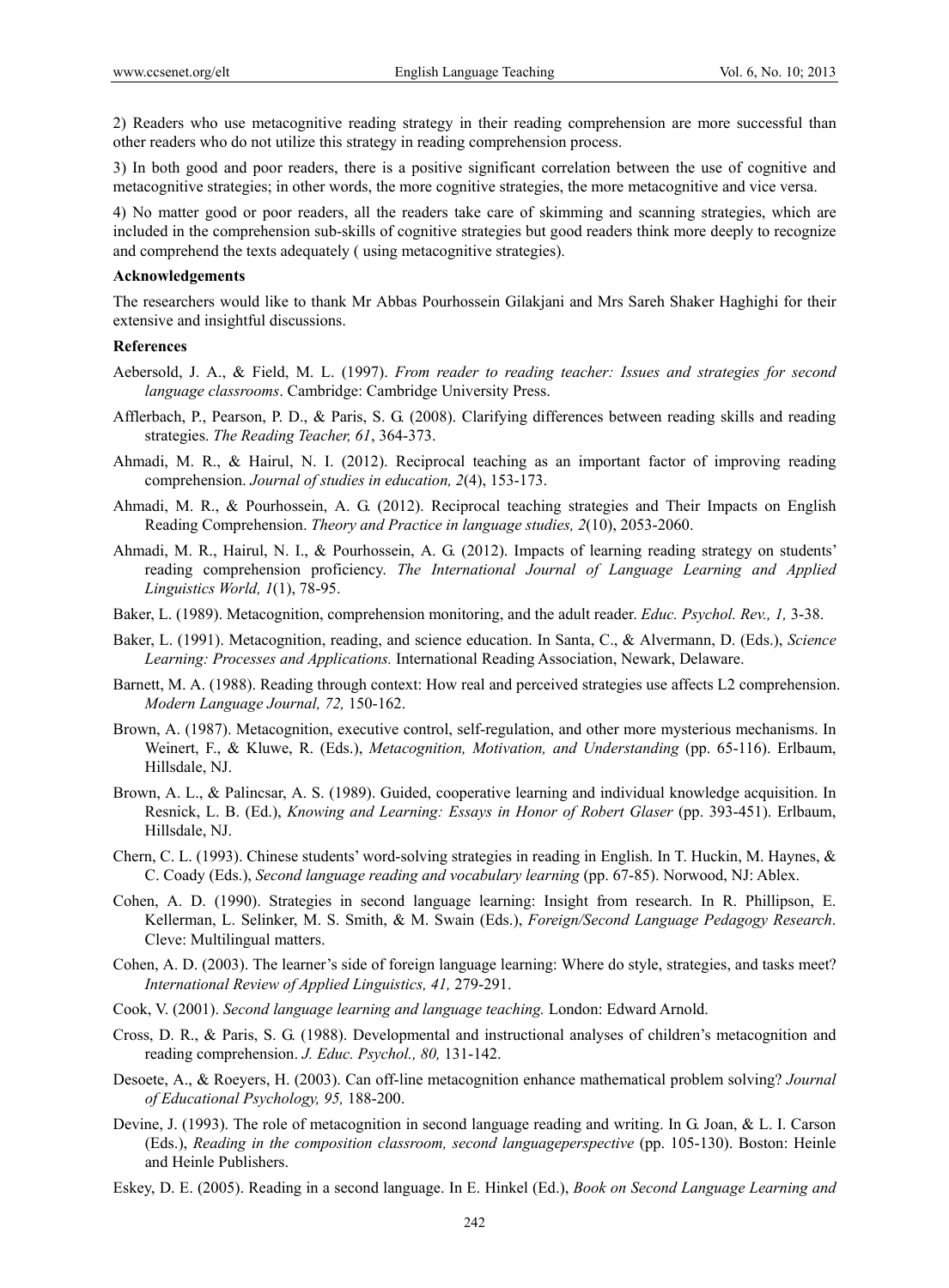*Teaching* (pp. 563-579). Mahwah, NJ: Erlbaum.

- Eskey, D. (1986). Theoretical foundations. In Dubin, F., Esdey, D., & Grabe, W. (Eds.), *Interactive approaches to second language reading*. New York: Cambridge University Press.
- Flavell, J. H. (1976). Metacognitive aspects of problem solving. In L. B. Resnick (Ed.), *The nature of intelligence* (pp. 231-236). Hillsdale, NJ: Erlbaum.
- Flavell, J. H. (1979). Metacognition and cognitive monitoring: A new area of cognitive-developmental inquiry. *American Psychologist, 34,* 906-911.
- Flavell, J. H. (1981). Cognitive monitoring. In W. P. Dickson (Ed.), *Children's oral communication skills* (pp. 35-60). New York: Academic Press.
- Gough, P. B. (1972). One second of reading. In J. F. Kavanaugh, & I. C. Maltingly (Eds.), *Language by ear and eye* (pp. 331-358). Cambridge, MA: MIT Press.
- Grabe, W. (1991). Current developments in second language reading research. *TESOL Quarterly, 25*(3)*,*  375-406.
- Grabe, W. (2004). Research on teaching reading. *Annual Review of Applied Linguistics, 24,* 44-69.
- Grabe, W., & Stoller, F. L. (2002). *Teaching and researching reading*. Harlow: Pearson Education.
- Jacobs, J. E., & Paris, S. G. (1987). Children's metacognition about reading: Issues in definition, measurement, and instruction. *Educ. Psychol., 22,* 255-278.
- Johnston, P. H. (1983). *Reading comprehension assessment: A cognitive basis.* New Jersey: I. R. A.
- Juliebö, M., Malicky, G. V., & Norman, C. (1998). Metacognition of young readers in an early intervention programme. *Journal of Research in Reading, 21,* 24-35.
- Koda, K. (2005). *Insights into second language reading: A cross-linguistic approach.* Cambridge: Cambridge University Press.
- Macaro, E. (2001). *Learning strategies in foreign and second language classroom*. London: Continuum International.
- Meneghetti, C., Carretti, B., & De Beni, R. (2006). Components of reading comprehension and scholastic achievement. *Learning and Individual Differences, 16*, 291-301.
- Miller, P. H. (1985). Metacognition and Attention, In Forrest-Pressley, D. L., McKinnon, E. G., & Waller, T. G. (Eds.), *Metacognition, Cognition, and Human Performance* (pp. 181-221). Academic Press, New York.
- Mokhtari, K., & Reichard*,* C. (2002). Assessing students' metacognitive awareness of reading strategies. *Journal of Educational Psychology*, *94*(2), 249-259.
- National Institute of Child Health and Human Development. (2000). Report of the National Reading Panel. Teaching children to read: An evidence-based assessment of the scientific research literature on reading and its implications for reading instruction: Reports of the subgroups (NIH Publication No. 00-4754). C: U.S. Government Printing Office.
- O'Malley, J. M., & Chamot, A. U. (1990). *Learning strategies in second language acquisition.* Cambridge: Cambridge University Press.
- Oxford, R. L. (1990). *Language learning strategies: What every teacher should know.* New York: Newbury House/Harper & Row.
- Oxford, R. L. (1994). Language learning strategies: An update. Online Resources: Digests. Retrieved November 9, 2006, from http://www.cal.org/resource/digest/oxford01.html
- Paris, S., Wasik, B. A., & Turner, J. C. (1991). The development of strategic readers. In R. Barr, M. L. Kamil, P. B. Mosenthal, & D. Pearson (Eds.), *Handbook of Reading Research* (vol. 2, pp. 609-640). Mahwah, NJ: Lawrence Erlbaum.
- Perfetti, C., & Hogaboam, T. (1975). Relationship between single word decoding and reading comprehension skill. *Journal of Educational Psychology, 67*, 461-469.
- Phakiti, A. (2003). A close look at the relationship of cognitive and metacognitive strategy use to EFL reading achievement test performance. *Language Testing Journal, 20*(1), 26-56.
- Pressley, M. (2000). What should comprehension instruction be the instruction of? In M. L. kamli, P. B.